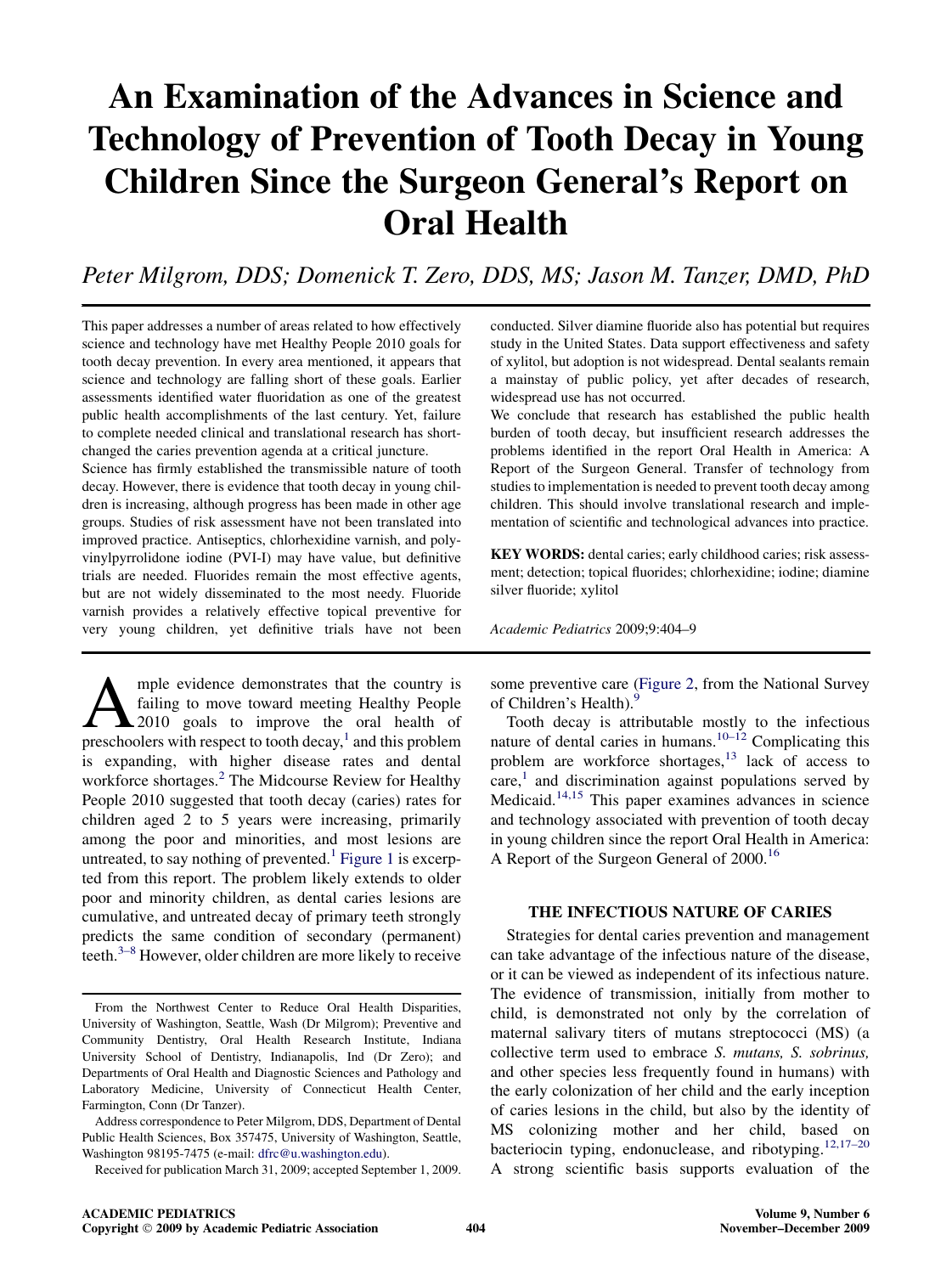<span id="page-1-0"></span>Children 2-4 Years Who Have Ever Had Caries in Primary Teeth, 1988-94 and 1999-2000



Figure 1. A comparison of the proportion of children with tooth decay in the US in two periods.

microbial status of young mothers as predictors of the colo-nization of their young childrens' teeth.<sup>[12](#page-4-0)</sup> Interventions in the mother to suppress her MS prolong the time to colonization of her children and prolong the time and reduce the severity of carious lesion inception.<sup>[21–23](#page-4-0)</sup> The notion of a discrete window of infectivity until about 26 months of age, during which transmission occurs,  $24$  has been expanded following studies that showed colonization at younger ages and prior to tooth eruption. It is estimated in one study that MS is harbored by at least 20% of children under 14 months of age<sup>[25](#page-4-0)</sup> and at least 25% of predentate children in another. $^{26}$  $^{26}$  $^{26}$  The source of the MS after 5 years of age is not known but is likely to include siblings and caretakers, at least.

This review focuses on the preventive strategies and technologies that address goals of Healthy People 2010 applicable to individual children, which, if applied, might mitigate the inequities identified by the Surgeon General's



# **Percent of Children Receiving** Preventive Dental Care in Past Year, **By Age**

care in 1[9](#page-4-0)99-2000. Source: National Survey of Children's Health, 2007.<sup>9</sup>

Report on Oral Health (SGROH).<sup>[16](#page-4-0)</sup> The science and technologies to be reviewed are 1) detection and risk assessment and 2) interventions to improve prevention of tooth decay.

#### DETECTION AND RISK ASSESSMENT

# Early Tooth Decay Lesion Detection

Industry has developed high-technology devices that allow detection of early signs of decay lesions. Early detection could increase opportunity to arrest and reverse tooth damage by using a "medical" approach"<sup>[27](#page-4-0)</sup> and prevent the need for traditional ''surgical'' interventions that partially remove and reconstruct (fill) the teeth, or extract them. The devices generally have high sensitivity but inadequate specificity. Their clinical application is further limited because one method cannot be used for all tooth surfaces and under all circumstances.<sup>[28](#page-4-0)</sup> Presently the devices appear to add little to competent visual/tactile examination. $2^{5,30}$  Moreover, these devices may be misused to justify surgical interventions and fabrication of fillings, sometimes mislabeled "minimally invasive," instead of intensifying efforts to arrest early lesions. Devices with the best performance are expensive and cumbersome, and their use is time consuming, with little application in typical dental practice, community practice, or community health centers. Simpler approaches, such as fiber-optic transillumination, may be more readily adopted. $31$ 

A multinational academic group has begun testing a totally visual caries lesion assessment scheme (International Caries Detection and Assessment System) that focuses on early lesion detection before cavitation has begun[.32,33](#page-4-0) As with the technology-based systems, the rationale is that earlier detection will increase opportunity to arrest and reverse lesions and prevent need for surgical interventions. The International Caries Detection and Assessment System has acceptable reliability and validity but requires rigorous training and remains in development[.34](#page-4-0)

To date, there has been limited impact on training of dental students or adoption by community or health center practices, although this situation could rapidly change if research demonstrated how best to achieve this aim. These methods, whether high tech or visual, rely on detection of lesions after they have occurred.

#### Timely Risk Assessment

As cited above, detection of carious lesions of young children is a strong risk predictor of carious lesions of older children. Also, early carious lesions (''white spots'') are strong predictors of frank cavitation of the teeth.<sup>[12](#page-4-0)</sup> Dietary risk factors are also important. Risk assessment tools have been promoted to guide clinicians.<sup>[35,36](#page-5-0)</sup> These strategies may be helpful to primary care providers who see infants and toddlers on a regular basis. One example is the CAMBRA Caries Risk Assessment Form for Age 0 to 5 Years.<sup>[37](#page-5-0)</sup> However, assessments of the childrens' mothers or caretakers in terms of microbiology or caries experience, **Figure 2.** The proportion of US children receiving any preventive dental or care takers in terms of microbiology or caries experience care in 1999-[20](#page-4-0)00. Source: National Survey of Children's Health, 2007.<sup>9</sup> or on their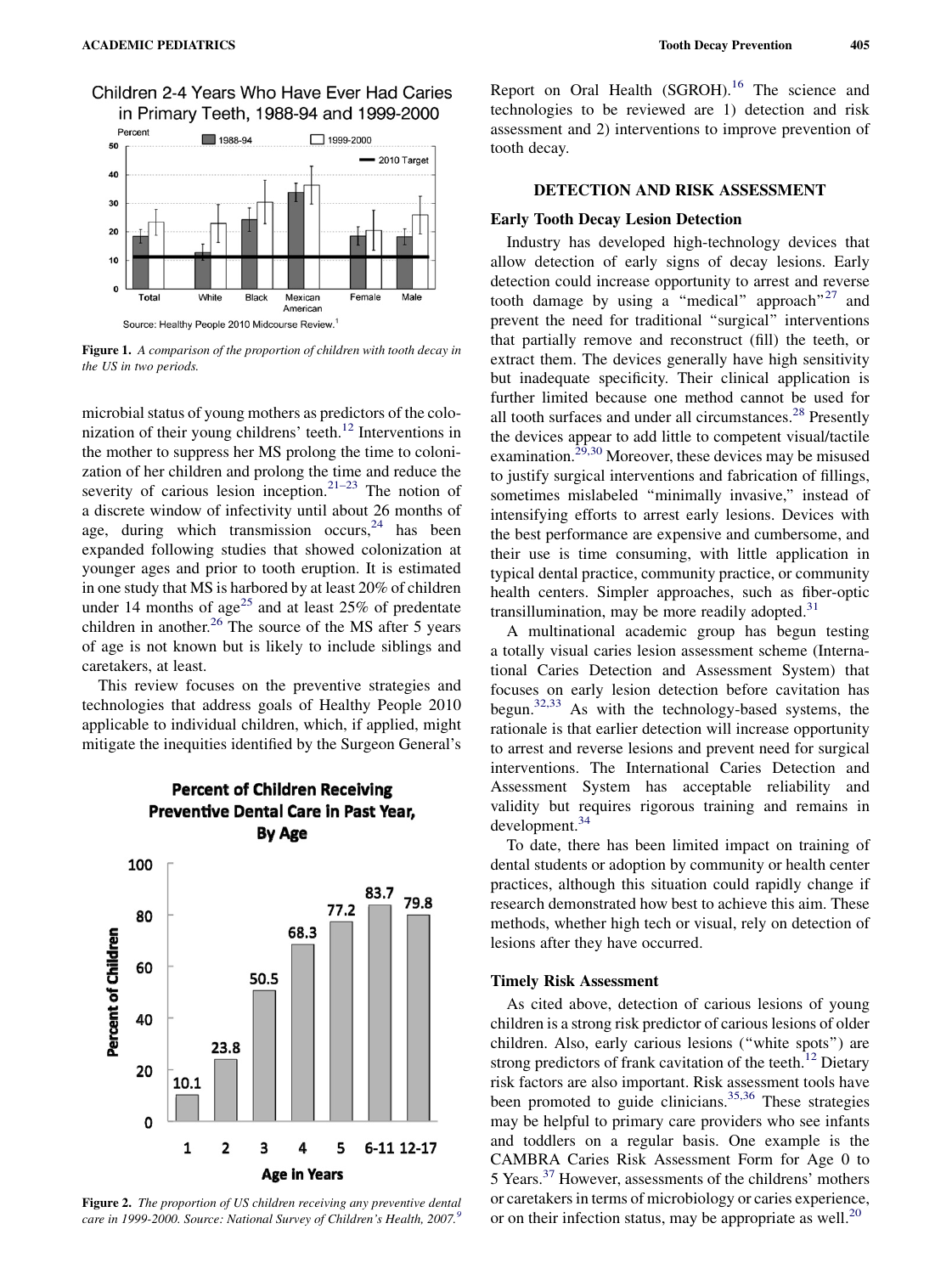At the extremes, the level of colonization by MS is an indicator and a predictor of caries activity.<sup>[12](#page-4-0)</sup> High levels are typical of children with Early Childhood Caries  $(ECC)$ .<sup>[26,38](#page-4-0)</sup> At lower levels of colonization, the relationship is poorer, no doubt due—at least in part—to the confounding effect of fluoride exposure and the diverse testing methods used. Testing is relatively simple and cost effective if it leads to sound anticipatory guidance and prevention of disease in children. Nevertheless, bacterial testing in US dental practices does not appear widespread. Research on the adoption of these technologies in both primary medicine and dentistry practice is needed.

#### INTERVENTIONS TO IMPROVE PREVENTION OF TOOTH DECAY

# Vaccines, Bacterial Replacement, and Targeted Antimicrobial Peptides

Efforts to develop vaccines against dental caries based on both active and passive immunization continue. Secretory immune response to antigens of MS can influence caries pathogenesis. $39-44$  With some exceptions, most work has been done in animal models. Protection is attributable to salivary sIgA antibodies (active). Antibodies made in another host and delivered to humans (passive immunity) are also of interest. By selection of different antigens as the target for immunization, both active and passive strategies seek to inhibit a variety of functions critical to MS in the biofilm on teeth (dental plaque). Replacement of virulent (cariogenic) MS with nonvirulent streptococci is also being investigated in experimental animals and humans. $45$  Early in vitro work on specifically targeted antimicrobial peptides $46$  continues but no in vivo validation has been reported. Approval by the US Food and Drug Administration (FDA) of specific immunization and clinical applications is still problematic because of unresolved risk-benefit questions and commercial investment required to fund extensive trials to meet regulatory requirements.

## Antiseptics

There are several studies of the utility of antiseptic agents to inhibit caries in older, self-compliant individuals. $2^{1,47}$  With regard to preschoolers, some practitioners are strong advocates for combining fluorides with various antimicrobials, especially for those with disparities and whose families are mobile, because topical fluorides do not provide complete protection against tooth decay.<sup>[48](#page-5-0)</sup> Two topical antimicrobials have been investigated to some extent: chlorhexidine digluconate (CH) and polyvinylpyrrolidone iodine (PVP-I).

# Chlorhexidine

Chlorhexidine rinses, available in the United States, are sold by prescription but are lower in concentration (to reduce staining of teeth) than products sold in other countries. Approved by the FDA for gingivitis control, no formulation has FDA approval for caries control in children. Research, particularly in Europe and China, has examined the effectiveness of a CH varnish coating for the teeth, with mixed results. A recent systematic review of 14 publications of controlled clinical trials concluded there was a moderate caries-reducing effect when the varnish was applied every 3 to 4 months.<sup>[49](#page-5-0)</sup> The variability in CH varnish formulations may have strongly influenced bioavailability and thus effect of CH. Although CH varnish and other CH-containing vehicles may have value in caries prevention for very young children, the evidence is inconclusive; no child products are available in the United States, and none can be recommended.

#### PVP-I

The in vitro and in vivo iodine antiseptic literature of 3 decades ago on dental caries was promising, but most human studies were very small.<sup>[50,51](#page-5-0)</sup> Pilot and small-scale clinical studies of utility of PVP-I in young children, some with established active ECC, show strongly encouraging data. $52-55$  Larger scale evaluations are warranted and timely.

#### Topical Fluorides

The benefits of fluoride delivery via professional in-office applications, and home-use mouthrinses, gels, and toothpastes, are well established. These strategies have had limited impact on populations with little access to the dentist. Community water fluoridation is highly effective but depends upon public water supplies and political approval of their fluoridation. Mouthrinses, gels, and toothpastes are individual compliance–dependent, and dependent on economic and access feasibility. In the late 1990s, manufacturers gained approval from the FDA to market topical sodium fluoride varnishes, first available in Europe in the 1960s. Although indicated formally for tooth sensitivity reduction primarily in adults, they are being used for decay prevention and arrest in children, and good data suggest that they are more effective than the older technologies.<sup>[56,57](#page-5-0)</sup> The varnishes are safe for infants and toddlers.

Manufacturers have not sought, however, an indication for prevention of decay, perhaps because they see the market as small and return on investment not large. The formulation of the varnishes is largely unregulated, and manufacturers have produced various forms of varnish that alter the properties of the varnish. No data show that these competing products are equivalent.

The varnishes are important because they provide an easy-to-use, safe, and cheap fluoride vehicle for preschoolers, our most vulnerable population. Although the varnishes are being adopted in public health practice, use in private dental practice lags. There has been movement for physicians and nurses to apply varnish, and in some states Medicaid reimburses these primary care practitioners, in addition to dentists and dental hygien-ists, for this service.<sup>[58](#page-5-0)</sup> The Preventive Services Task Force, Centers for Disease Control and Prevention, American Dental Association, and American Academy of Pediatrics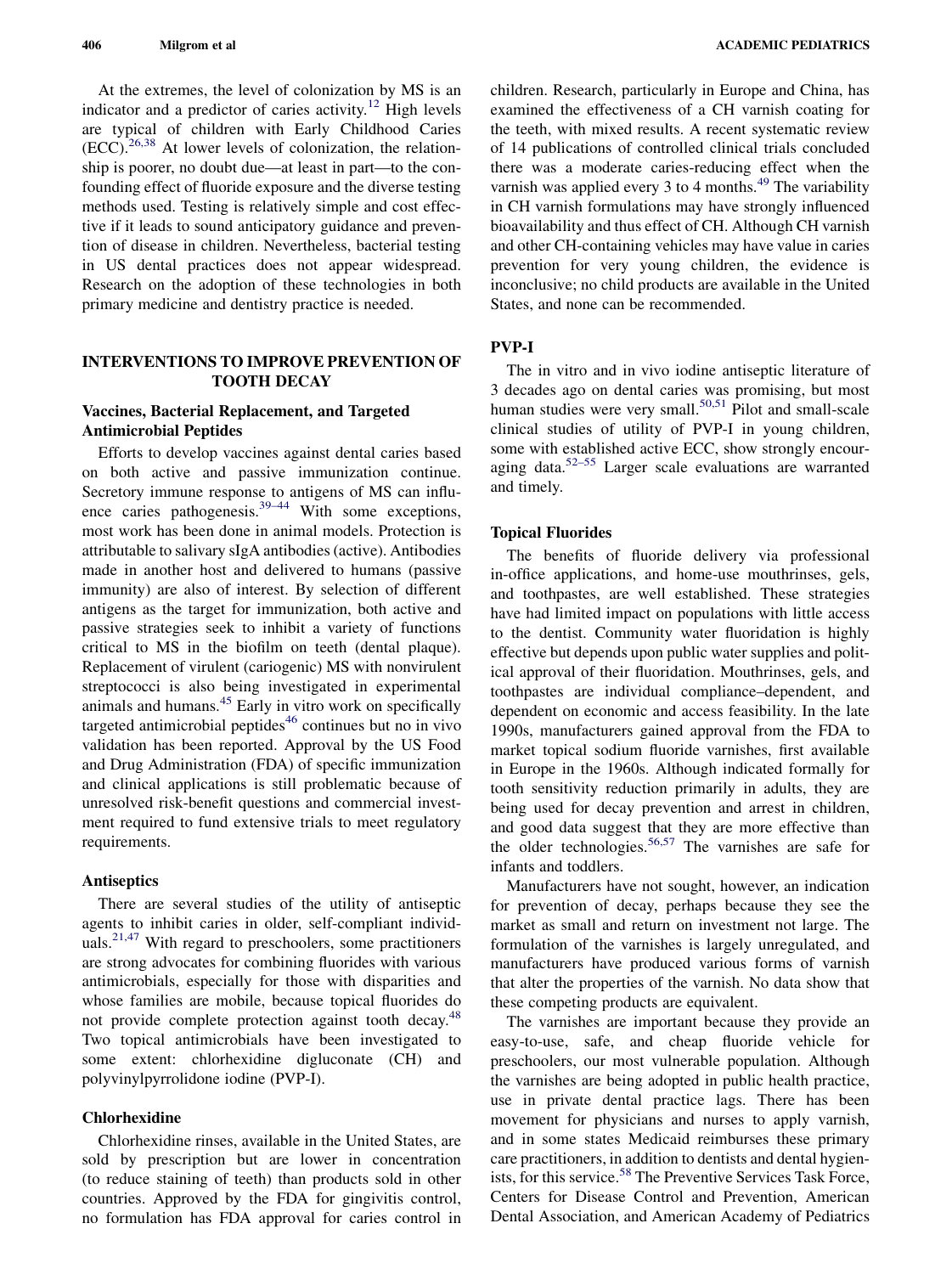have not endorsed topical fluoride treatment for primary prevention in children aged before 24 months, and American Academy of Pediatrics guidelines specifically note the lack of a definitive trial. $59$  Thus, a multicenter clinical trial is needed to demonstrate the effectiveness of fluoride varnish delivered by primary care physicians and nurses during well-baby visits.

New studies on the adoption of this technology in practice are needed. There have been almost no attempts to study ways to spread adoption.<sup>[60](#page-5-0)</sup>

### Diamine Silver Fluoride

Research outside the United States has highlighted the value of diamine silver fluoride to both arrest and prevent recurrences of ECC. This product has been available in Japan and several other countries for years but was never brought to the United States. Evidence suggests that it is at least twice as effective as sodium fluoride varnish. $61,62$ One drawback, staining of the cavity/tooth after treatment, appears preventable.<sup>[63](#page-5-0)</sup> Research is needed to learn how this compound works. The National Institutes of Health is just beginning to sponsor research regarding this potentially helpful approach, but lack of FDA approval is a barrier.

# Xylitol

Xylitol is a sugar substitute that is ''generally regarded as safe" (GRAS) by FDA. $^{64}$  $^{64}$  $^{64}$  In teens and young adults, it is not only noncariogenic but also anticariogenic. Its use is limited, like that of other sugar alcohols, by its limited absorbability from the gut. Its benefit cannot be attributed merely to a salivation stimulatory effect of chewing gum use.<sup>[64](#page-5-0)</sup> Xylitol is a safe and effective tooth decay preventive agent when incorporated into chewing gum or other confections used habitually. $65-67$  Its use, like that of fluoride, is associated with promotion of remineralization of white spots and established lesions. Considerable evidence indicates that it inhibits the metabolism of  $MS.68,69$  $MS.68,69$  The American Academy of Pediatric Dentistry supports use of xylitol chewing gum as a caries inhibitor but recommends further research. It emphasizes the need for proper labeling of xylitol products so that parents and profes-sionals can make appropriate choices.<sup>[70](#page-5-0)</sup> Nevertheless, application has been limited by absence of formulations that demand minimal adherence and are acceptable in a greater variety of settings, such as in preschools/schools. A minimum of 5 to 6 g and 3 exposures per day from chewing gum or candies are needed for clinical effect in adults.[64](#page-5-0) A recent study found that xylitol oral syrup administered topically 2 or 3 times per day at a total dose of 8 g was effective in preventing  $ECC.<sup>71</sup>$  $ECC.<sup>71</sup>$  $ECC.<sup>71</sup>$ 

A landmark study showed that when mothers of preschoolers chewed high-content xylitol chewing gum habitually, their preschoolers had delayed colonization and lower levels of MS and similarly delayed and much reduced caries experience.<sup>[22,23](#page-4-0)</sup> In spite of the large body of data supporting the effectiveness and safety of xylitol and a growing number of products, its adoption particularly in the period immediately postpartum, is not

widespread. The cost of xylitol sugar-free products for daily use is relatively high by comparison with other sugar-free products, but modest by comparison with the cost of the filling of carious lesions.

# Occlusal Sealants

Although there were convincing data at the time of the SGROH for the application of sealants as a key objective of Healthy People 2010, the actual adoption of sealants by dentists has not been achieved.<sup>1</sup> Sealants are designed to be placed when the permanent molars erupt (around ages 7–8 years and 13–14 years). Data up to 2004 suggest no more than 32% of children receive this service, up from 23% during 1988–1994. The equivalent rate for age 14 is  $21\%$ .<sup>72</sup> In part, this is because up to one third of permanent molars are cavitated by the time the teeth erupt enough to be sealed, depending on the risk group, and most dentists will not seal caries lesions in spite of evidence that this strategy can be effective in arresting them. $73,74$ 

The only innovation since the SGROH has been the development and marketing of glass ionomer sealants. The argument for this strategy is that glass ionomer can be placed on partially erupted permanent teeth, where they release small amounts of fluoride, putatively inhibiting local lesion development. However, only limited pilot studies of these materials exist, and their potential remains unexplored. Retention rates of the glass ionomer cement sealants are lower than current generation of conventional resin-based sealants. The limited literature on sealing primary molars is not encouraging.<sup>[74,75](#page-5-0)</sup> Definitive studies are needed.

#### Nonfluoride Remineralization Strategies

There has been considerable interest in developing novel remineralizing agents that complement or substitute for the clinical effectiveness of fluoride. Studies largely sponsored by industry have been conducted to promote products claiming to remineralize early caries lesions.<sup>[76–78](#page-5-0)</sup> These products are formulated as professionally applied pastes, toothpastes, and gums. Conceptually, the work is interesting. Nevertheless, the work is not focused on control of early lesions of ECC and claims of effectiveness are not well substantiated. Little has been done to establish how such products would be used to benefit children.

# **Conclusions**

This review has focused on the role of science and technology in achieving the goals of Healthy People 2010. Tooth decay is a serious and growing problem for very young children. It impacts quality of life. It especially affects the poor, ethnic minorities, Native Americans, and Alaska Native populations.

Dental caries is an infectious disease, yet the application of this concept in practice is limited. Accordingly, antimicrobial approaches, directed at both mothers and at young children, have an important place in tooth decay prevention and control. Antiseptics, CH varnish, and PVP-I, as well as xylitol chewing gum used by mothers, have been shown to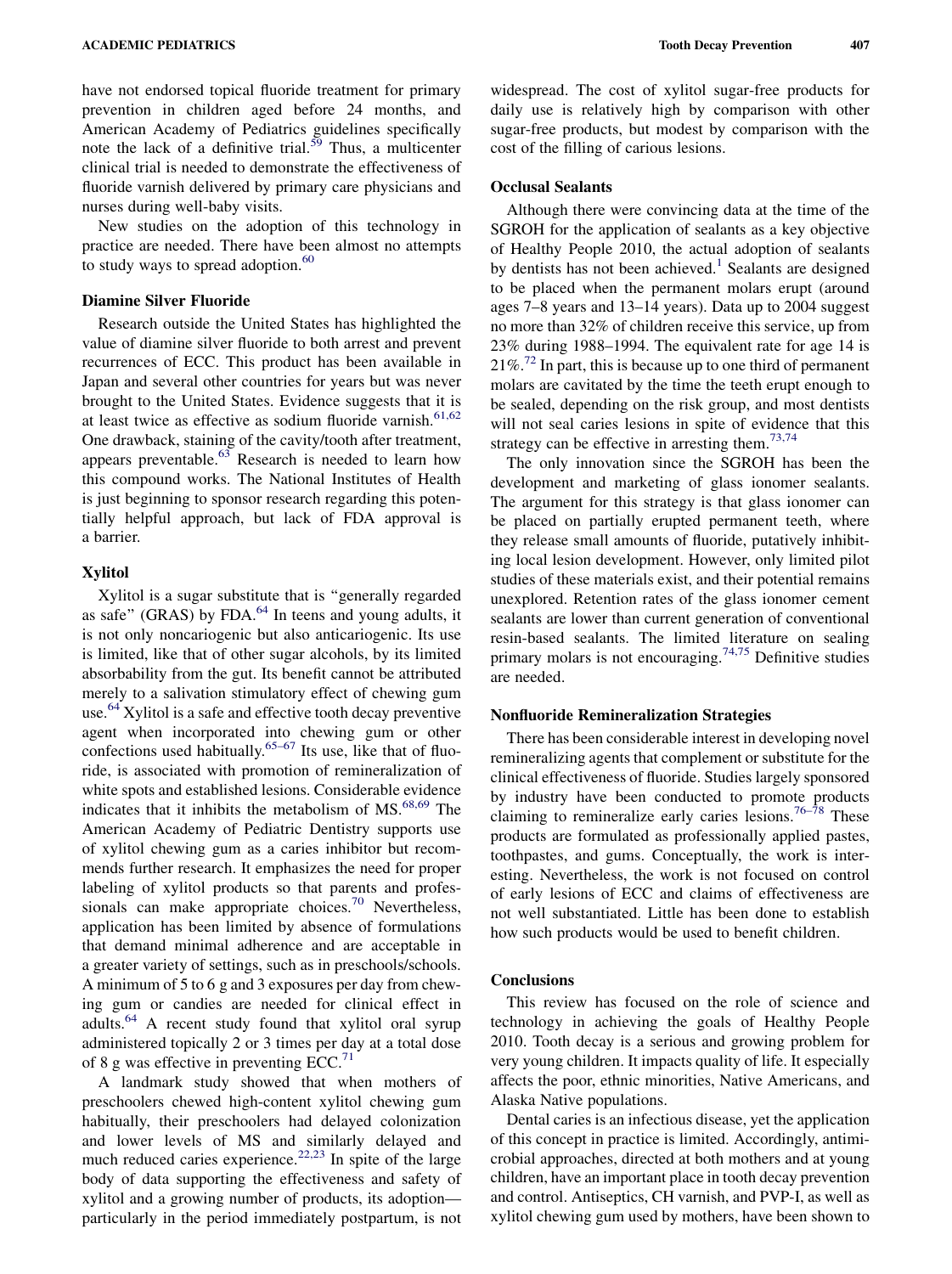<span id="page-4-0"></span>be effective in inhibiting carious lesion incidence, but definitive trials are needed.

Fluorides remain the most effective agents but are not widely disseminated to the neediest. Fluoride varnish provides a relatively effective topical preventive for very young children, yet definitive trials of its application in primary care practice have not been conducted. Scientific advances outside the United States have suggested the potential of silver diamine fluoride, but it is not FDA approved and no research has been carried out in the US. Data support effectiveness and safety of xylitol, but adoption is not widespread and additional research is needed on formulations and vehicles to increase access. Dental sealants are of unquestioned benefit and remain a mainstay of public policy, yet after decades of research, widespread use has not occurred. Definitive trials of new materials that can be used on erupting teeth are needed.

The research in the United States to address the growing level of tooth decay in our youngest children is too limited. Research and adoption have not kept pace with the problems identified in the SGROH. Transfer of technology from studies to implementation lags.

#### ACKNOWLEDGMENT

This review was supported, in part, by grants U54DE14254 and U54DE019346 from the National Institute of Dental and Craniofacial Research, National Institutes of Health to Peter Milgrom.

#### REFERENCES

- 1. US Department of Health and Human Services. Figure 21-1. Progress quotient chart for focus area 21: oral health. Healthy People 2010 Web site. Available at: [http://www.healthypeople.gov/Data/midcourse/](http://www.healthypeople.gov/Data/midcourse/html/tables/pq/PQ-21.htm) [html/tables/pq/PQ-21.htm](http://www.healthypeople.gov/Data/midcourse/html/tables/pq/PQ-21.htm). Accessed September 3, 2007.
- 2. Milgrom P, Weinstein P, Huebner C, Graves J, Tut O. Empowering Head Start to improve access to good oral health for children from low income families. Matern Child Health J. 2008; Epub February 2, 2008.
- 3. Frenzel A. Das schicksal der sechsjahrmolaren in der schulzahnpflege. Deutsche Monatsschrift fur Zahnheilkunde. 1933;51:437.
- 4. Birkeland JM, Broach L, Jorkjend L. Caries experience as predictor for caries incidence. Community Dent Oral Epidemiol. 1976;4:66–69.
- 5. Bader JD, Graves RC, Disney JA, et al. Identifying children who experienced high caries increments. Community Dent Oral Epidemiol. 1986;14:198–201.
- 6. van Palenstein Helderman WH, van't Hof MA, van Loveren C. Prognosis of caries increment with past caries experience variables. Caries Res. 2001;35:186–192.
- 7. Wang WJ, Li YH, Bian JY. An eight-year longitudinal study for caries status on primary and permanent dentitions in Beijing children. Zhonghua Kou Qikang Yi Xue Za Zhi. 2003;38:279–281.
- 8. Motohashi M, Yamada H, Genkai F, et al. Employing dmft score as a risk predictor for caries development in the permanent teeth in Japanese primary school girls. J Oral Sci. 2006;48:233–237.
- 9. Centers for Disease Control. National Survey of Children's Health 2007. Available at: [ftp://ftp.cdc.gov/pub/Health\\_Statistics/NCHS/](ftp://ftp.cdc.gov/pub/Health_Statistics/NCHS/slaits/nsch07/1a_Survey_Instrument_English/NSCH_Questionnaire_052109.pdf) [slaits/nsch07/1a\\_Survey\\_Instrument\\_English/NSCH\\_Questionnaire\\_](ftp://ftp.cdc.gov/pub/Health_Statistics/NCHS/slaits/nsch07/1a_Survey_Instrument_English/NSCH_Questionnaire_052109.pdf) [052109.pdf](ftp://ftp.cdc.gov/pub/Health_Statistics/NCHS/slaits/nsch07/1a_Survey_Instrument_English/NSCH_Questionnaire_052109.pdf). Accessed October 7, 2009.
- 10. Loesche WJ. Role of Streptococcus mutans in human dental decay. Microbiol Rev. 1986;50:353–380.
- 11. van Houte J. Role of micro-organisms in caries etiology. J Dent Res. 1994;73:672–681.
- 12. Tanzer JM, Livingston J, Thompson AM. The microbiology of primary dental caries in humans. J Dent Educ. 2001;65:1028–1037.
- 13. Bailit H, Beazoglou T, Demby N, et al. Dental safety net: current capacity and potential for expansion. J Am Dent Assoc. 2006;137: 807–815.
- 14. Guendelman S, Angulo V, Wier M, Oman D. Overcoming the odds: access to care for immigrant children in working poor families in California. Matern Child Health J. 2005;59:351–362.
- 15. Lam M, Riedy CA, Milgrom P. Improving access for Medicaidinsured children: focus on front-office personnel. J Am Dent Assoc. 1999;130:365–373.
- 16. US Department of Health and Human Services. Oral Health in America: A Report of the Surgeon General. Rockville, Md: US Department of Health and Human Services, National Institute of Dental and Craniofacial Research, National Institutes of Health; 2000.
- 17. Berkowitz RJ, Jordan HV. Similarity of bacteriocins of Streptococcus mutans from mother and infant. Arch Oral Biol. 1975;20:725–730.
- 18. Li Y, Caufield PW. The fidelity of initial acquisition of mutans streptococci by infants from their mothers. J Dent Res. 1995;74:681–685.
- 19. Masuda N, Shimamoto T, Kitamura K, et al. Transmission of Streptococcus mutans in some selected families. Microbios. 1985;44(181S): 223–232.
- 20. Kohler B, Bratthall D. Intrafamilial levels of Streptococcus mutans and some aspects of the bacterial transmission. Scand J Dent Res. 1978;86:35–42.
- 21. Kohler B, Andreen I. Influence of caries-preventive measures in mothers on cariogenic bacteria and caries experience in their children. Arch Oral Biol. 1994;39:907–911.
- 22. Soderling E, Isokangas P, Pienihakkinen K, et al. Influence of maternal xylitol consumption on mother-child transmission of mutans streptococci: 6-year follow-up. Caries Res. 2001;35:173–177.
- 23. Isokangas P, Soderling E, Pienihakkinen K, Alanen P. Occurrence of dental decay in children after maternal consumption of xylitol chewing gum, a follow-up from 0 to 5 years of age. J Dent Res. 2000;79:1885–1889.
- 24. Caufield PW, Cutter GR, Dasanayake AP. Initial acquisition of mutans streptococci by infants: evidence for a discrete window of infectivity. J Dent Res. 1993;72:37–45.
- 25. Mohan A, Morse DE, O'Sullivan DM, Tinanoff N. The relationship between bottle usage/content, age, and number of teeth with mutans streptococci colonization in 6–24-month-old children. Community Dent Oral Epidemiol. 1998;26:12–20.
- 26. Milgrom P, Riedy CA, Weinstein P, et al. Dental caries and its relationship to bacterial infection, hypoplasia, diet, and oral hygiene in 6 to 3 6 month old children. Community Dent Oral Epidemiol. 2000;28:295–306.
- 27. Kohler B, Andreen I, Jonsson B. The earlier the colonization by mutans streptococci, the higher the caries prevalence at 4 years of age. Oral Microbiol Immunol. 1988;3:14–17.
- 28. Zandona AF, Zero DT. Diagnostic tools for early caries detection. J Am Dent Assoc. 2006;137:1675–1684.
- 29. Kavvadia K, Lagouvardos P. Clinical performance of a diode laser fluorescence device for detection of occlusal caries in primary teeth. Int J Paediatr Dent. 2008;18:197–204.
- 30. Kuhnisch J, Berger S, Goddon I, et al. Occlusal caries detection in permanent molars according to WHO basic methods, ICDAS II and laser fluorescence measurements. Community Dent Oral Epidemiol. 2008;36:475–484. Epub April 14, 2008.
- 31. Davies GM, Worthington HV, Clarkson JE, et al. The use of fibreoptic transillumination in general dental practice. Br Dent J. 2001; 191:145–147.
- 32. Ekstrand KR, Martignon S, Ricketts DJ, Qvist V. Detection and activity assessment of primary coronal caries lesions: a methodologic study. Oper Dent. 2007;32:225–235.
- 33. Ismail AI, Sohn W, Tellez M, et al. The International Caries Detection and Assessment System (ICDAS): an integrated system for measuring dental caries. Community Dent Oral Epidemiol. 2007;35:170–178.
- 34. Jablonski-Momeni A, Stachniss V, Ricketts DN, Heinzel-Gutenbrunner M, Pieper K. Reproducibility and accuracy of the ICDAS-II for detection of occlusal caries in vitro. Caries Res. 2008; 42:79–87. Epub January 15, 2008.